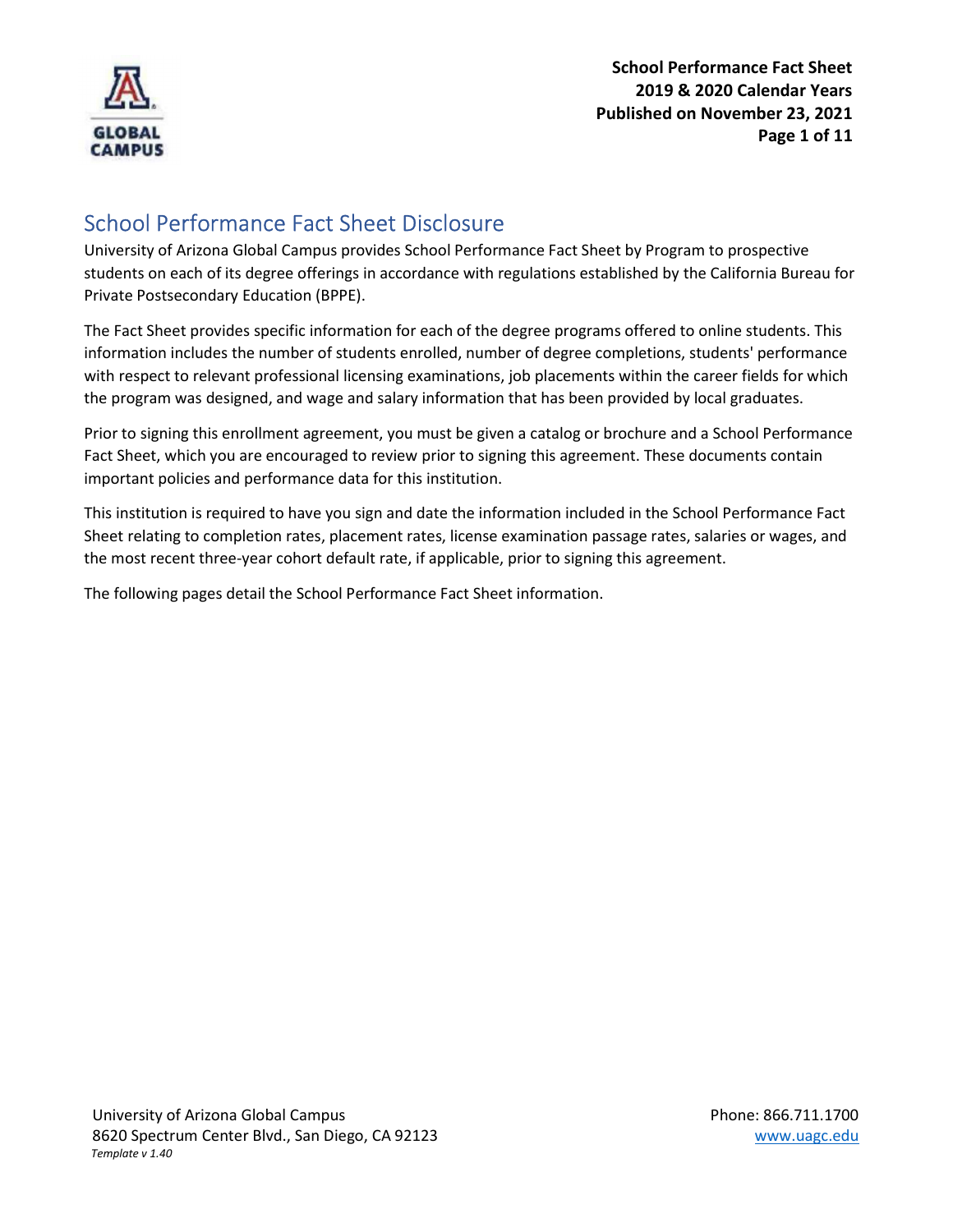

# Doctor of Psychology, Sport and Performance Psychology Specialization (184 Weeks)

# On-Time Completion Rates (Graduation Rates)

(Includes data for the two calendar years prior to reporting)

#### Doctor of Psychology, Sport and Performance Psychology Specialization (184 Weeks)

| <b>Calendar Year</b> | <b>Number of students</b><br>who began the<br>program | <b>Students available</b><br>for graduation | Number of On-<br><b>Time Graduates</b> | <b>On-Time Completion</b><br>Rate |
|----------------------|-------------------------------------------------------|---------------------------------------------|----------------------------------------|-----------------------------------|
| 2020                 |                                                       |                                             |                                        | 0%                                |
| 2019                 |                                                       |                                             |                                        | 0%                                |

### Initial only after you have had sufficient time to read and understand the information.

Initials: Date: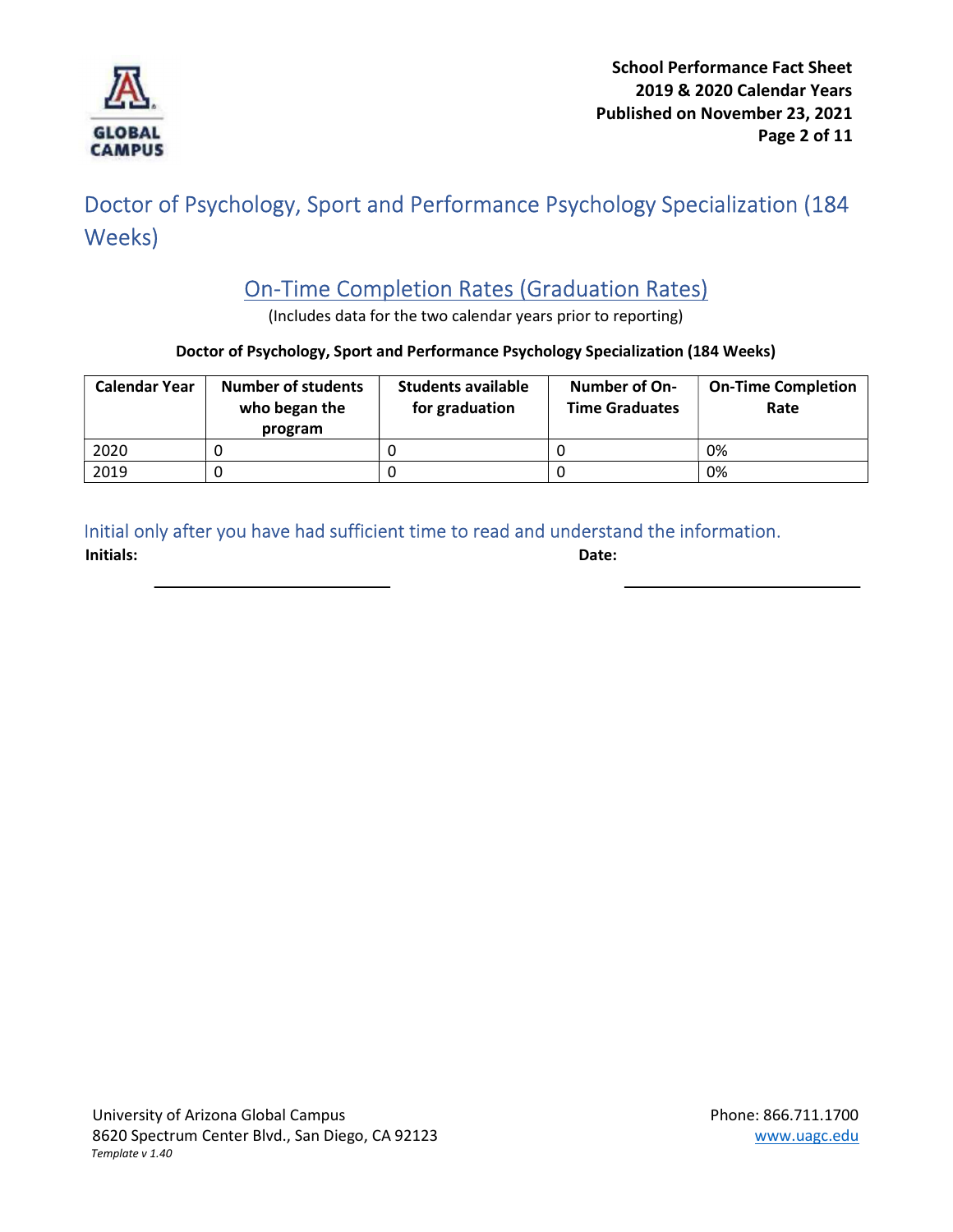

### Job Placement Rates

(Includes data for the two calendar years prior to reporting)

Doctor of Psychology, Sport and Performance Psychology Specialization (184 Weeks)

| <b>Calendar Year</b> | Number of<br>students who<br>began the<br>program | Number of<br><b>Graduates</b> | <b>Graduates</b><br><b>Available for</b><br><b>Employment</b> | <b>Graduates</b><br><b>Employed in</b><br>the Field | <b>Placement Rate</b><br>% Employed in<br>the Field |
|----------------------|---------------------------------------------------|-------------------------------|---------------------------------------------------------------|-----------------------------------------------------|-----------------------------------------------------|
| 2020                 |                                                   |                               | U                                                             |                                                     | 0%                                                  |
| 2019                 |                                                   |                               |                                                               |                                                     | 0%                                                  |

You may obtain from the institution a list of the employment positions determined to be in the field for which a student received education and training. Students can obtain this information at https://www.uagc.edu/onlinedegrees/careers.

# Gainfully Employed Categories

(Includes data for the two calendar years prior to reporting)

### Part-Time vs. Full-Time Employment

| <b>Calendar Year</b> | <b>Graduate Employed in the</b><br>Field 20-29 Hours Per Week | <b>Graduates Employed in the</b><br><b>Field at Least 30 Hours Per</b><br>Week | <b>Total Graduates Employed</b><br>in the Field |
|----------------------|---------------------------------------------------------------|--------------------------------------------------------------------------------|-------------------------------------------------|
| 2020                 |                                                               |                                                                                |                                                 |
| 2019                 |                                                               |                                                                                |                                                 |

#### Single Position vs. Concurrent Aggregated Position

| <b>Calendar Year</b> | <b>Graduates Employed in the</b><br><b>Field in a Single Position</b> | <b>Graduates Employed in the</b><br><b>Field in Concurrent</b><br><b>Aggregated Positions</b> | <b>Total Graduates Employed</b><br>in the Field |
|----------------------|-----------------------------------------------------------------------|-----------------------------------------------------------------------------------------------|-------------------------------------------------|
| 2020                 |                                                                       |                                                                                               |                                                 |
| 2019                 |                                                                       |                                                                                               |                                                 |

### Self-Employed / Freelance Positions

| <b>Calendar Year</b> | <b>Graduates Employed who are Self-Employed or Working</b><br><b>Freelance</b> | <b>Total Graduates Employed</b><br>in the Field |
|----------------------|--------------------------------------------------------------------------------|-------------------------------------------------|
| 2020                 |                                                                                |                                                 |
| 2019                 |                                                                                |                                                 |

### Institutional Employment

| <b>Calendar Year</b> | Graduates Employed in the Field who are Employed by the   | <b>Total Graduates Employed</b> |
|----------------------|-----------------------------------------------------------|---------------------------------|
|                      | Institution, an Employer Owned by the Institution, or an  | in the Field                    |
|                      | <b>Employer who Shares Ownership with the Institution</b> |                                 |

University of Arizona Global Campus **Phone: 866.711.1700** 8620 Spectrum Center Blvd., San Diego, CA 92123 www.uagc.edu Template v 1.40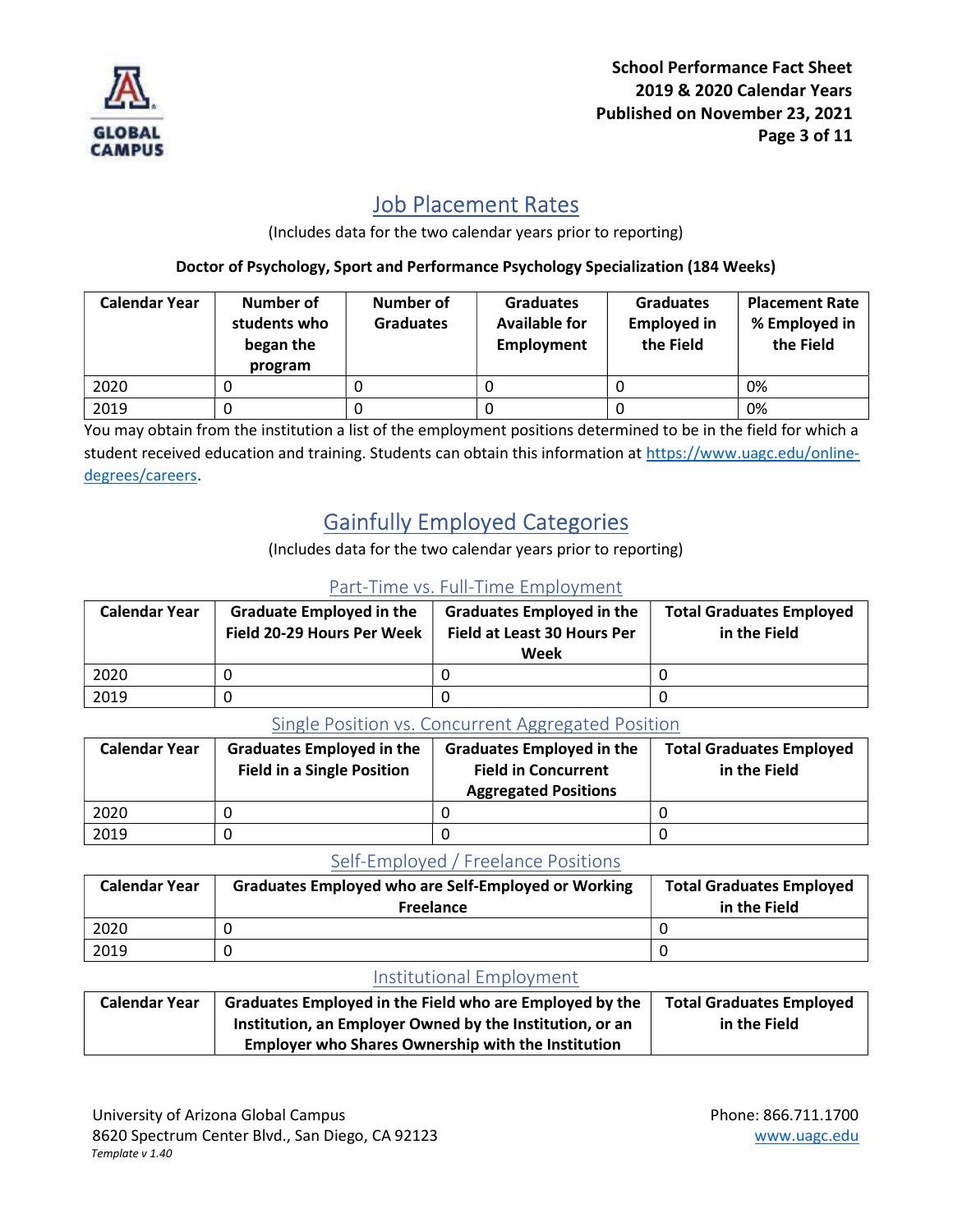

| 2010<br>---- | zvzu |  |
|--------------|------|--|
|              |      |  |

Initial only after you have had sufficient time to read and understand the information.

Initials: Date:

### License Examination Passage Rates

(Includes data for the two calendar years prior to reporting)

This program does not lead to licensure in California.

#### Doctor of Psychology, Sport and Performance Psychology Specialization (184 Weeks)

| <b>Calendar Year</b> | Number of<br><b>Graduates in</b><br>Calendar Year | Number of<br><b>Graduates</b><br><b>Taking Exam</b> | <b>Number Who</b><br><b>Passed First</b><br><b>Available Exam</b> | <b>Number Who</b><br><b>Failed First</b><br><b>Available Exam</b> | Passage Rate |
|----------------------|---------------------------------------------------|-----------------------------------------------------|-------------------------------------------------------------------|-------------------------------------------------------------------|--------------|
| 2020                 |                                                   |                                                     |                                                                   |                                                                   | 0%           |
| 2019                 |                                                   |                                                     |                                                                   |                                                                   | 0%           |

Licensure examination passage data is not available from the state agency administering the examination. We are unable to collect data from graduates.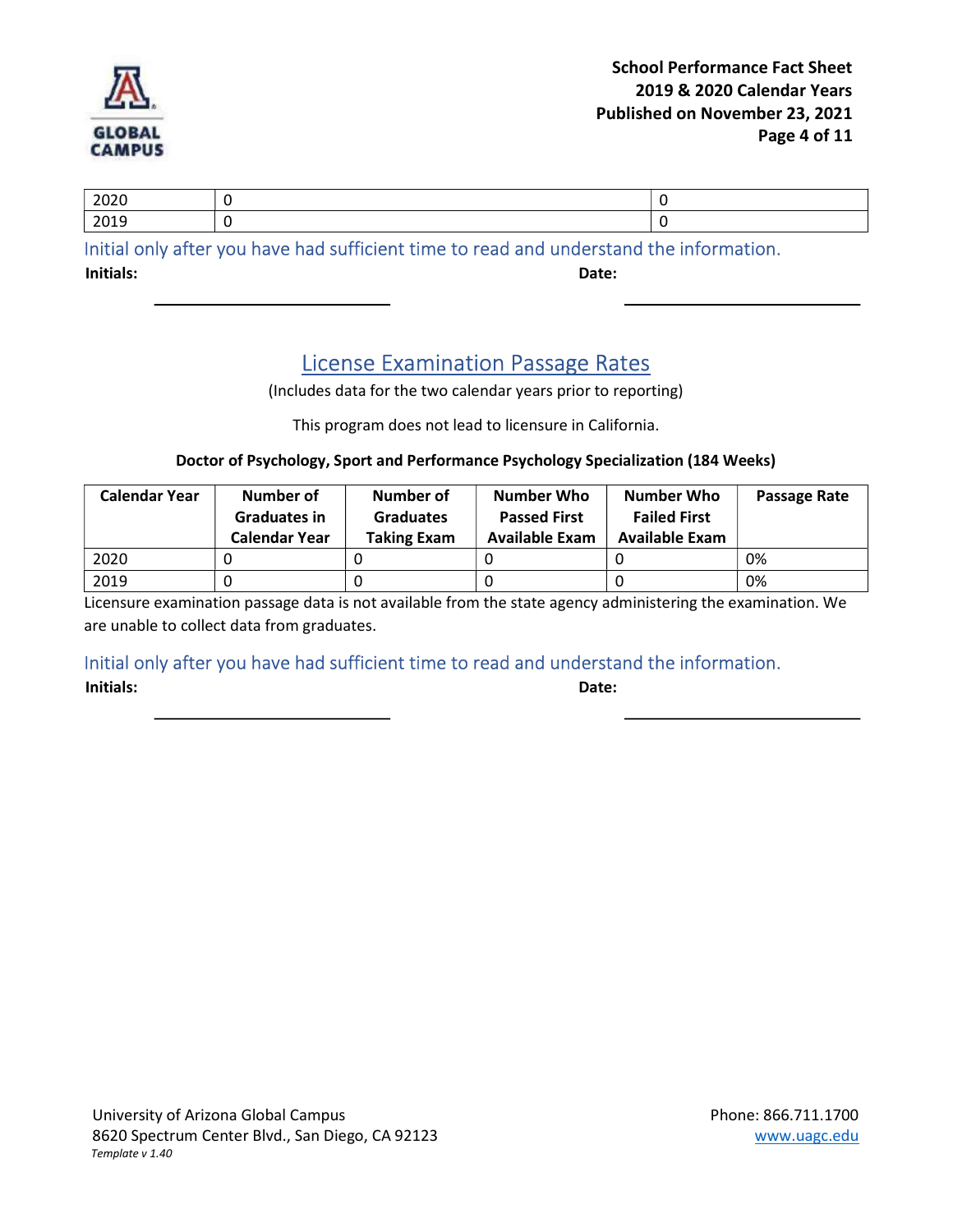

School Performance Fact Sheet 2019 & 2020 Calendar Years Published on November 23, 2021 Page 5 of 11

## Salary and Wage Information

(Includes data for the two calendar years prior to reporting)

#### Doctor of Psychology, Sport and Performance Psychology Specialization (184 Weeks)

| Calendar<br>Year | <b>Graduates</b><br><b>Available for</b> | <b>Graduates</b><br><b>Employed in</b> | <b>Salary Range</b>  | <b>Graduates</b><br><b>Employed in Field</b> | <b>No Salary</b><br><b>Information</b> |
|------------------|------------------------------------------|----------------------------------------|----------------------|----------------------------------------------|----------------------------------------|
|                  | <b>Employment</b>                        | <b>Field</b>                           |                      | for Salary Range                             | Reported                               |
| 2020             | 0                                        | 0                                      | \$20,001 to \$25,000 | 0                                            | 0                                      |
|                  |                                          |                                        | \$35,001 to \$40,000 | 0                                            |                                        |
|                  |                                          |                                        | \$40,001 to \$45,000 | 0                                            |                                        |
|                  |                                          |                                        | \$45,001 to \$50,000 | 0                                            |                                        |
| 2019             | 0                                        | 0                                      | \$20,001 to \$25,000 | $\Omega$                                     | 0                                      |
|                  |                                          |                                        | \$35,001 to \$40,000 | 0                                            |                                        |
|                  |                                          |                                        | \$40,001 to \$45,000 | 0                                            |                                        |
|                  |                                          |                                        | \$45,001 to \$50,000 | 0                                            |                                        |

Annual salary and wages reported for graduates employed in the field.

A list of sources used to substantiate salary disclosures is available from the school. Students can obtain this information at www.uagc.edu/pd.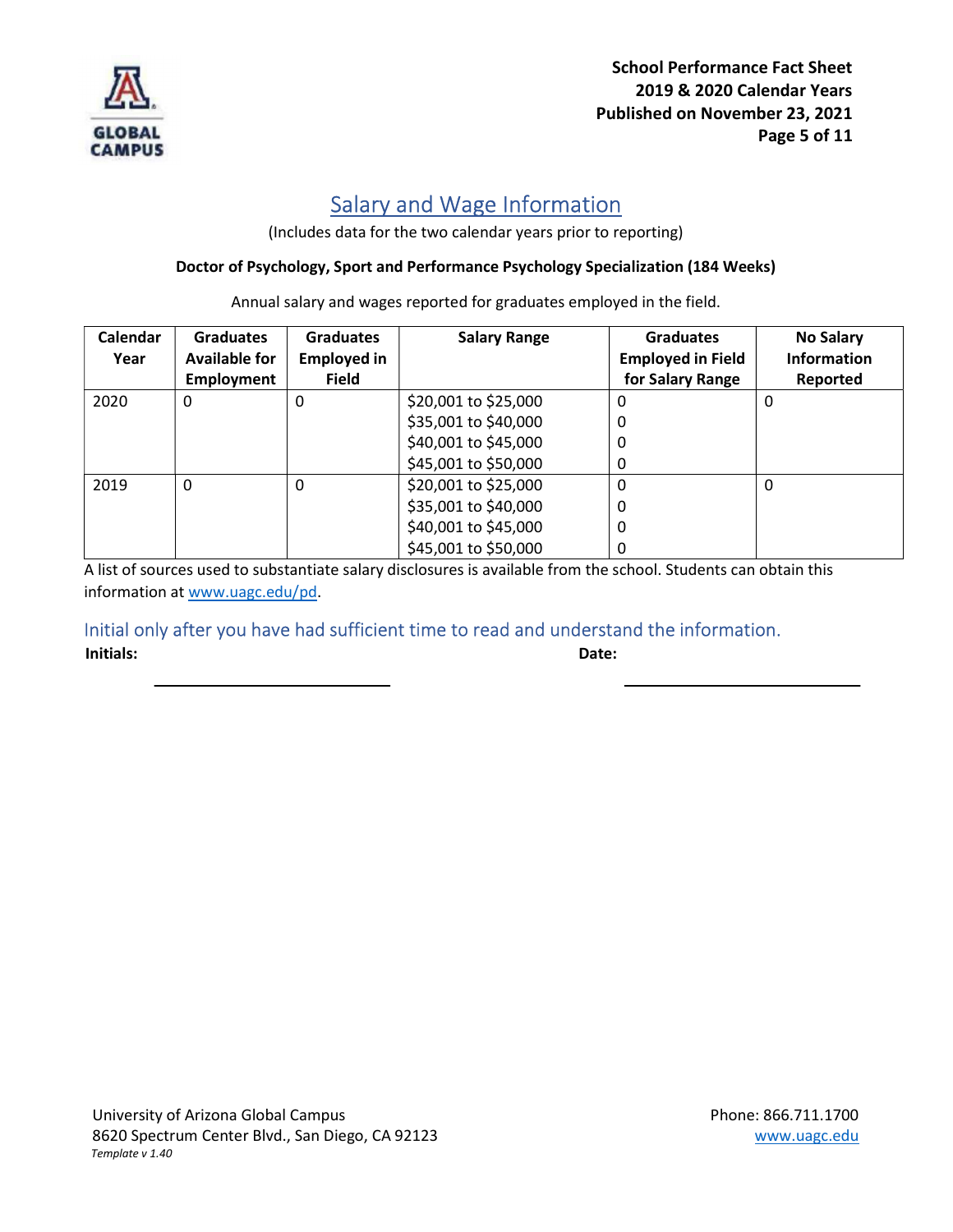

School Performance Fact Sheet 2019 & 2020 Calendar Years Published on November 23, 2021 Page 6 of 11

## Cost of Educational Program

Total Charges for the program for students completing on-time in 2020: \$76,384. Additional charges may be incurred if the program is not completed on-time.

Total Charges for the program for students completing on-time in 2019: \$76,384. Additional charges may be incurred if the program is not completed on-time.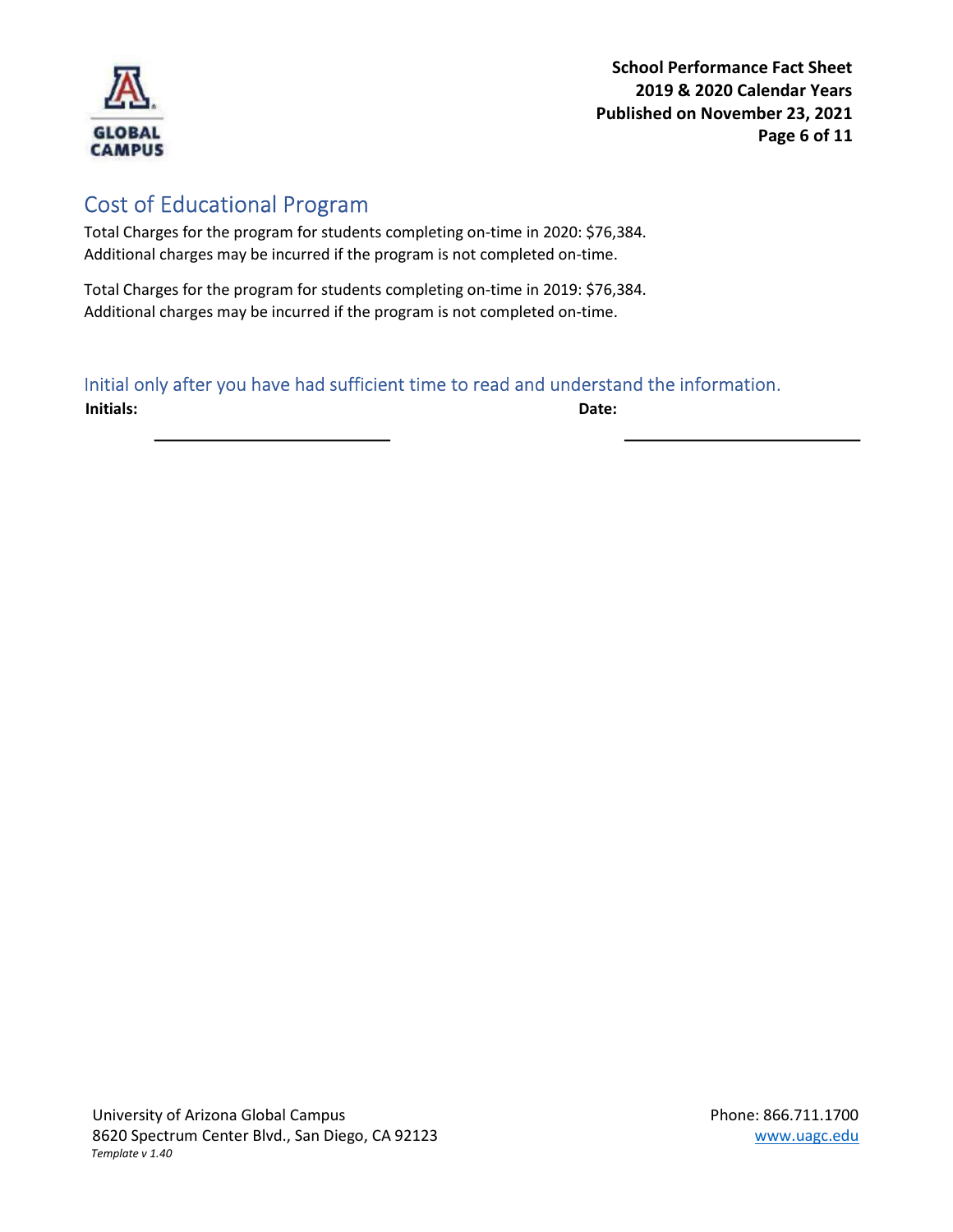

School Performance Fact Sheet 2019 & 2020 Calendar Years Published on November 23, 2021 Page 7 of 11

## Federal Student Loan Debt

| Calendar<br>Year(s) | Most recent three-<br>year cohort default<br>rate, as reported<br>by the United<br><b>State Department</b><br>of Education. <sup>1</sup> | The percentage of<br>enrolled students in<br>2019/18 receiving<br>federal student<br>loans to pay for this<br>program. | The percentage of<br>graduates in<br>2019/18 who took<br>out federal student<br>loans to pay for this<br>program. | The average amount of<br>federal student loan<br>debt of 2019/18<br>graduates who took out<br>federal student loans at<br>this institution. |
|---------------------|------------------------------------------------------------------------------------------------------------------------------------------|------------------------------------------------------------------------------------------------------------------------|-------------------------------------------------------------------------------------------------------------------|---------------------------------------------------------------------------------------------------------------------------------------------|
| 2020                | 10.9%                                                                                                                                    | 0%                                                                                                                     | 0%                                                                                                                | \$44,192                                                                                                                                    |
| 2019                | 14.7%                                                                                                                                    | 0%                                                                                                                     | 0%                                                                                                                | \$45,660                                                                                                                                    |

 $1$  The percentage of students who defaulted on their federal student loans is called the Cohort Default Rate (CDR). It shows the percentage of this school's students who were more than 270 days (about 9 months) behind on their federal student loans within three years of when the first payment was due. This is the most recent CDR reported by the U.S. Department of Education.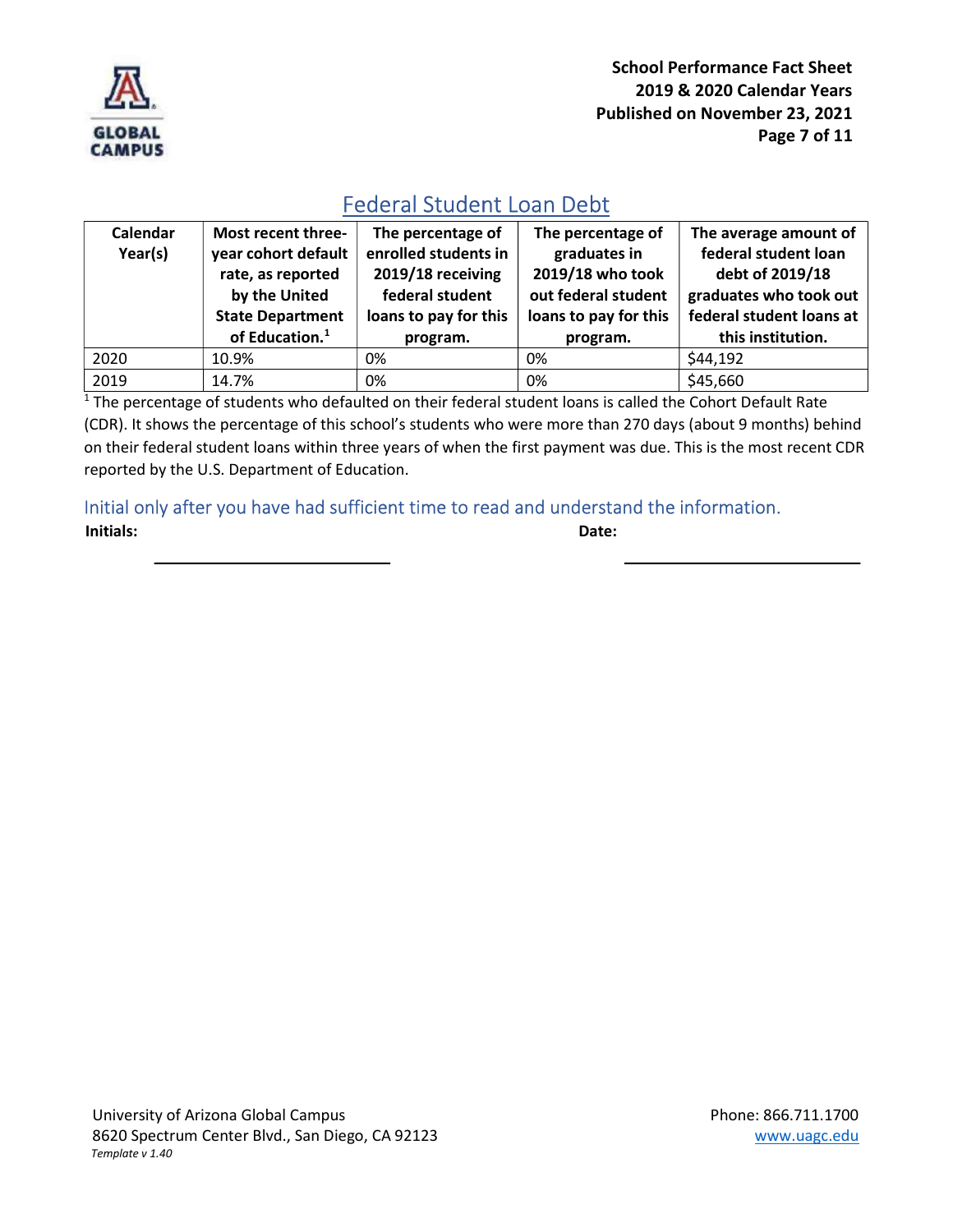

This fact sheet is filed with the Bureau for Private Postsecondary Education. Regardless of any information you may have relating to completion rates, placement rates, starting salaries, or license exam passage rates, this fact sheet contains the information as calculated pursuant to state law.

Any questions a student may have regarding this fact sheet that have not been satisfactorily answered by the institution may be directed to:

The Bureau for Private Postsecondary Education

1747 N. Market Blvd, Suite 225, Sacramento, CA 95834

P: 888.370.7589 or 916.431.6959, F: 916.263.1897 www.bppe.ca.gov

I have read and understand this School Performance Fact Sheet. The School Performance Fact Sheet was reviewed and discussed with a school representative prior to signing an enrollment agreement.

{{\*Sig\_es\_:signer1:signature}} {{\*Dte\_es\_:signer1:date}}

Student Signature Date Date Communications and Date Date

Student Name

(Lai Zitoun) University of Arizona Global Campus Official / University Registrar

Date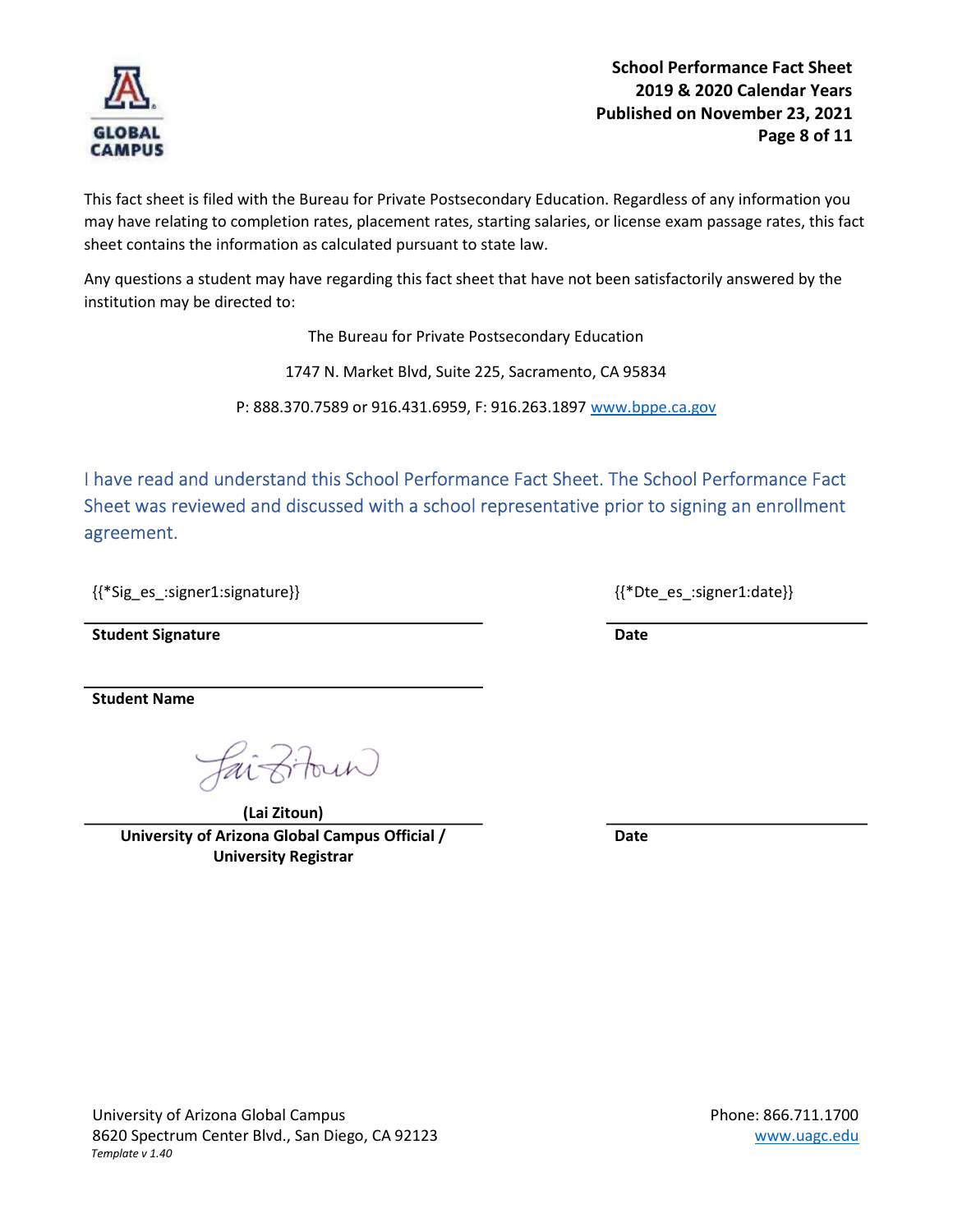

School Performance Fact Sheet 2019 & 2020 Calendar Years Published on November 23, 2021 Page 9 of 11

## **Definitions**

- "Number of Students Who Began the Program" means the number of students who began a program who were scheduled to complete the program within 100% of the published program length within the reporting calendar year and excludes all students who cancelled during the cancellation period.
- "Students Available for Graduation" is the number of students who began the program minus the number of students who have died, been incarcerated, or been called to active military duty.
- "Number of On-time Graduates" is the number of students who completed the program within 100% of the published program length within the reporting calendar year.
- "On-time Completion Rate" is the number of on-time graduates divided by the number of students available for graduation.
- "150% Graduates" is the number of students who completed the program within 150% of the program length (includes on-time graduates).
- "150% Completion Rate" is the number of students who completed the program in the reported calendar year within 150% of the published program length, including on-time graduates, divided by the number of students available for graduation.
- "Graduates Available for Employment" means the number of graduates minus the number of graduates unavailable for employment.
- "Graduates Unavailable for Employment" means the graduates who, after graduation, die, become incarcerated, are called to active military duty, are international students that leave the United States or do not have a visa allowing employment in the United States, or are continuing their education in an accredited or bureau-approved postsecondary institution.
- "Graduates Employed in the Field" means graduates who beginning within six months after a student completes the applicable educational program are gainfully employed, whose employment has been reported, and for whom the institution has documented verification of employment. For occupations for which the state requires passing an examination, the six months period begins after the announcement of the examination results for the first examination available after a student completes an applicable educational program.
- "Placement Rate Employed in the Field" is calculated by dividing the number of graduates gainfully employed in the field by the number of graduates available for employment.
- "Number of Graduates Taking Exam" is the number of graduates who took the first available exam in the reported calendar year.
- "First Available Exam Date" is the date for the first available exam after a student completed a program.
- "Passage Rate" is calculated by dividing the number of graduates who passed the exam by the number of
- graduates who took the reported licensing exam.
- "Number Who Passed First Available Exam" is the number of graduates who took and passed the first available licensing exam after completing the program.
- "Salary" is as reported by graduate or graduate's employer.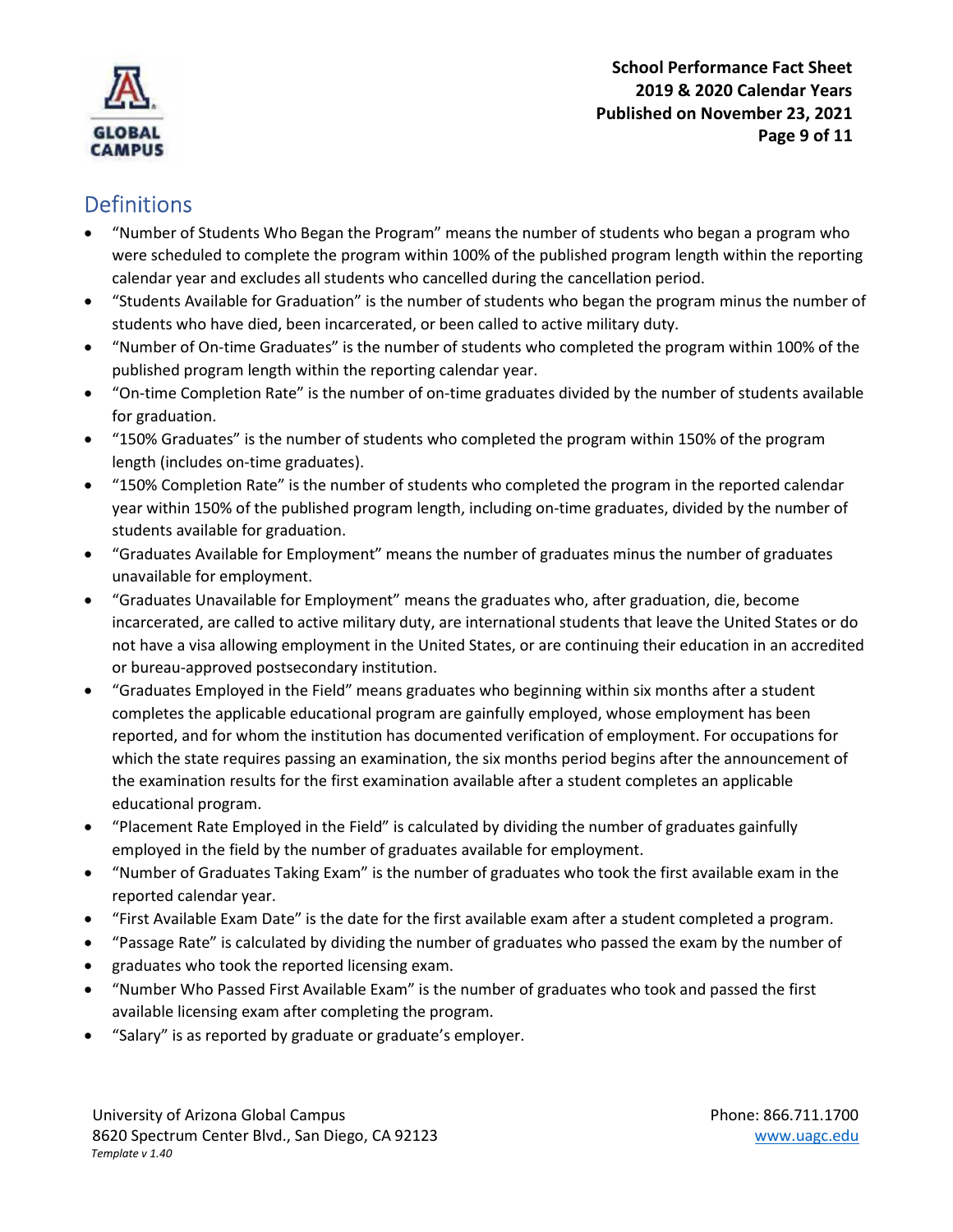

 "No Salary Information Reported" is the number of graduates for whom, after making reasonable attempts, the school was not able to obtain salary information.